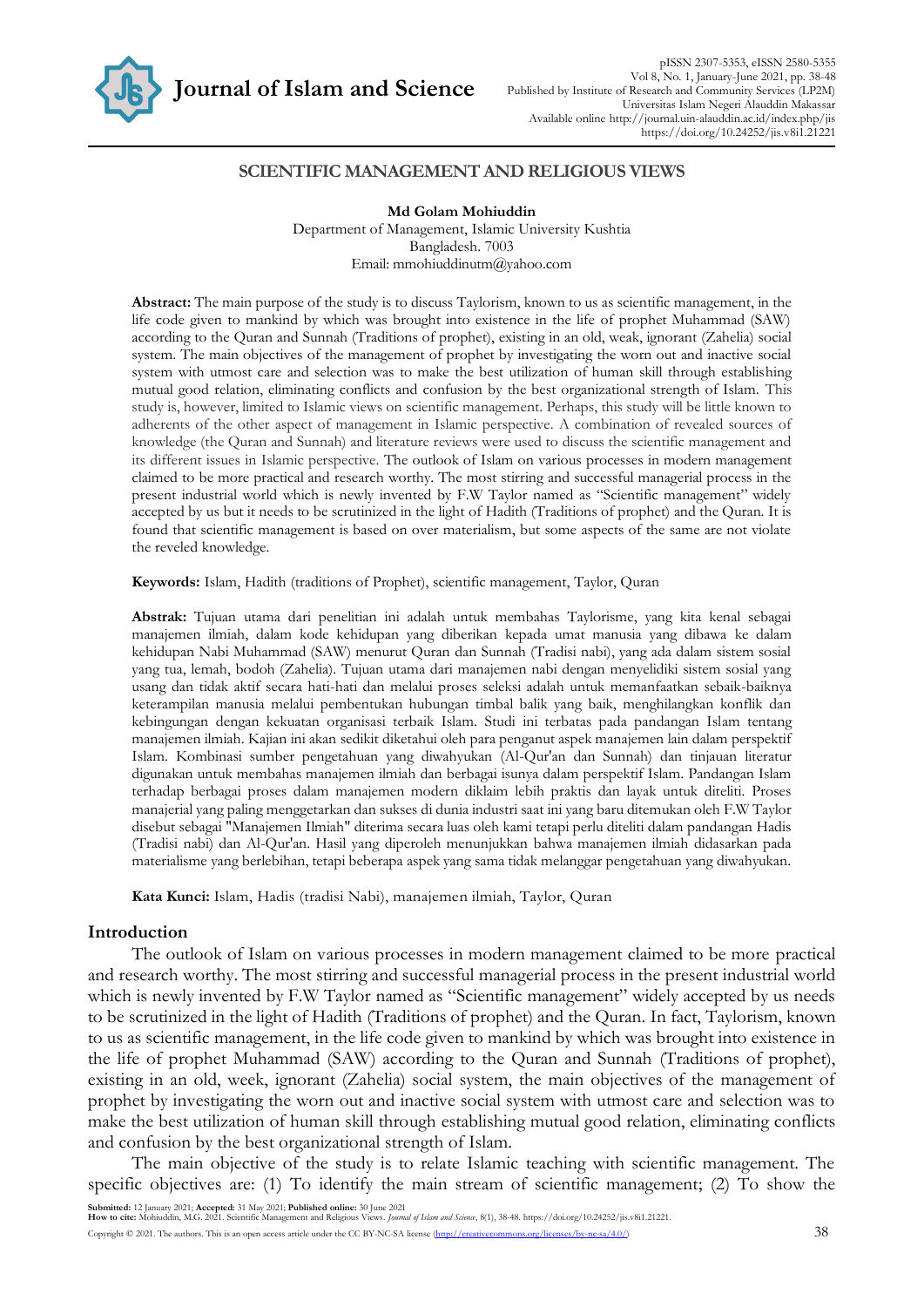influence of Islamic teaching to scientific management concept; (3) To show a comparative analysis between scientific management in traditional perspective and scientific management in Islamic perspective; and (4) To present the Management and Administrative critics of scientific management.

#### **Materials and Methods**

Secondary data and information are mainly used in the study. The main sources of data are the management literature, journals and different related research studies. Some academicians and experts on Islamic management have also been consulted.

#### **Result and Discussion**

It can be pointed out that the 20th Century stands on the basis of the research result of Muslim scientists (Ali M, 1977). The Muslim scientist were not only pioneer in Chemistry, Physics, Mathematics and Medical science etc, but also the outlook of Islam on the various processes discussed in modern management claimed to be more practical and research worthy. The most stirring and successful managerial process in the present industrial world which is newly invented by F.W. Taylor named as "Scientific Management" widely accepted by us needs to be scrutinized in the light of Hadith (Traditions of prophet) and the Quran.

A glimpse of Taylor's "Scientific Management" is ardent at first. Generally, the application of scientific method and techniques in the field of management is called the scientific management. Changing the traditional method and policy into scientific process, policy or principal and also applying these in an organization are the main objectives of scientific management (Rashiduzzaman, 1987). Similitude to the fundamental principles of scientific Management, Mr. Taylor has mentioned four principles and several approaches. The principles are: (1) Replacing rules of thumb with science; (2) Obtaining harmony in group action, rather than discord; (3) Achieving cooperation of human beings, rather than chaotic individualism; (4) Working or maximum output rather than restricted output; and (5) Developing all workers to the fullest extent possible for their own and their company's highest prosperity (Weihrich &Herold, 1993). As annotation to the above principles Taylor proposed the following elements:(1) Employee selection; (2) Motivational wage system; (3) Fatigue study; (4) Time study; (5) Motion study; (6) Making harmonious relationship; (7) Central planning; and (8) Division of work etc.

Taylor has made a tremendous success by implementing the above mentioned principles and methods in production oriented organization. But it is a matter of surprise that there are ample examples of the application of these policies successfully in many organizations in the golden era of Islam. In fact, Taylorism, known to us as scientific management, is the life code given to mankind by Allah (SWT) as a policy of management which was brought into existence in the life of prophet Mohammed (SAW) according to the Quran and Sunnah. Existing in an old, weak, ignorant (zahelia) social system, the main objectives of the management of prophet by investigating the worn out and inactive social systems with outmost care and selection was to make the best utilization of human skill through establishing mutual good relation, eliminating conflicts and confusion by the best organizational strength of Islam. Applying the main objective of Muhammad's (SAW) socio-economic mission in production area, we can achieve successful result. The educational effect of Islam before a hundred and half centuries has been enumerated below analyzing the above principles and elements of the scientific management in the light of the Quran and Sunnah (Mohiuddin, 1997).

### **A. Applying Scientific Method Instead of Taditional Method**

Firstly, in business emphasis has been given on materializing a definite planned order to direct labor management of company instead of traditional method. For this, there should be extreme measures restricting the change of being a free will agent by following conventional method. The holy Quran ordered fantastically to work according to plan.

*"O you who believe ! Fear Allah, and let every soul look to what he has sent forth for the morrow. Yea, fear Allah. For Allah is well acquainted with (all) that ye do"* (QS Hasyr: 18).

Here the word 'morrow' means the next day. Islamic scholars and experts gave their opinion to the fact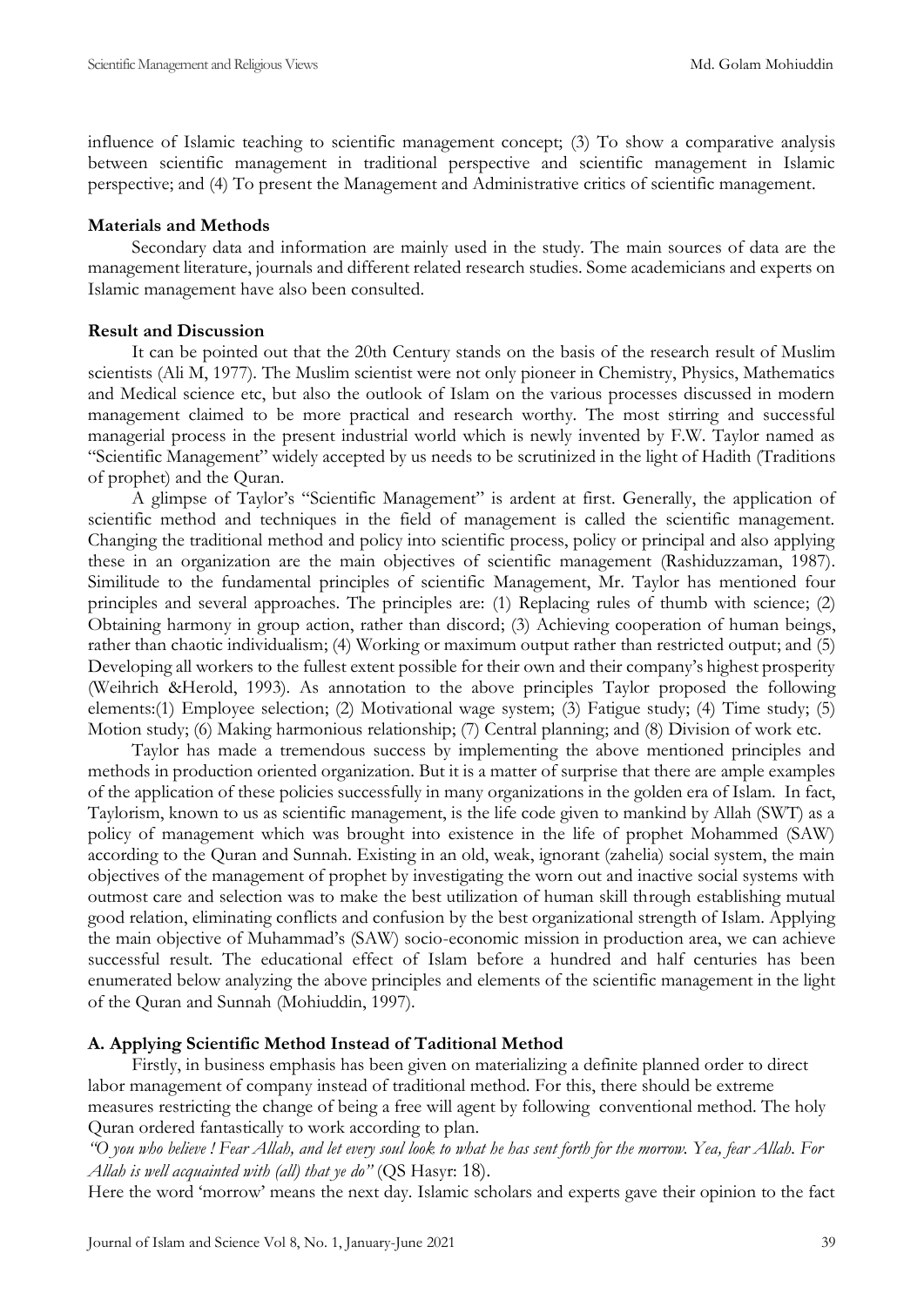that all the future activities of the believers should be done thinking in advance. Again Allah (SWT) has hinted at in the following way as an indirect indication of the distribution of duties and chain of command:

*"Allah puts forth a parable A man belonging to many partners at variance with each other, and a man belonging entirely to one master: are those two equal in comparison? Praise be to Allah! but most of them have no knowledge* (QS Zumar: 29).

## **B. Scientific Method of Islam in Employee Selection**

Different parameters are exercised in employee selection in various organizations in the world. This appointment is being done on the basis of the types and objectives of organizational activities. The objective of work based organization is to increase production and to earn maximum profit. Although those organizations adopt human welfare as their goal, those care little about it. On the other hand, the main objective of all the activities of Islam should the achievement of the satisfaction of Allah (SWT), and the main predicament in achieving this satisfaction lies in the welfare of the entire creation of Allah (SWT). Consequently, Islam directs the main objectives of an organization towards human welfare, but at the same time does not discourage the increase of production and the achievement of profit (Mohiuddin, 1997).

It is very apparent that production oriented organization prefer two traits in selecting employees. The traits are educational qualification, experience and professional expertise. In order to select personnel, Islam divides the entire mankind into two parts which were clearly manifested by Prophet (SAW) by his delivery on the day of the conquest of Macca. He declared, *"All praises are only for Allah (SWT), who has eliminated the ignorance and the arrogance from you. Right from now all mankind are divided into two sections. The first category consists of the honest and the righteous who are aristocrat to Allah. The second category consists of the sinner, unlucky who are disgraceful to Allah"* 

Then the Prophet (SAW) recited the following verse from the holy Quran:

*"O mankind! We created you from a single (pair) of a male and female, And made you into Nations and tribes, that you may know each other. Not that you may despair (each other). Verity the most righteous of you. And Allah has full knowledge and is well acquainted (with all things)"* (QS Hujurat: 13).

This truth was seriously followed in the golden era of Islam. It is here worth mentioning that the above version (verse) of Surah Hujurat came down on (transmitted) at the time of the conquest of Makkah when Prophet (SWT) appointed Belal (RA) as a Muazzin. After appointing Belal (R.A.) in the post, one of the non Muslim Quraish of Mekkha said, *"Thanks Allah that my father passed way before witnessing such a adversity"*. Haresh Ibn Hysham said, *"Did not Mohammed (SM) find any one else except the 'black crow' in order to call people to salat at Masjid –e-Haram(Bietullah in Mecca)"* (Mohiuddin, 1977).

Actually the remembrance of Allah (SWT) by the heart rendering call for salat (Azan) of Muezzin –e-Azam Belal (R.A.) was the exhibits of his being a true believer. His call for salat (Prayer Azan) not only possessed tone but also contained art, and heart tendering appeal for salat which is seldom expected from the monument of the mosques in the present world. The pre-requisites of appointment in Islam are discussed above citing the instance of Hazrat Belal exclusively. In this connection the utterance of Hazrat Shuaeb's (A.S) daughter regarding Hazrat Musa (A.S) mentioned in the Holy Quran, is also worth mentioning here. Observing the voluntary service of proving drinking water to the animals of the daughters of Hazrat Shuayeb (A.S.) by the exiled Prophet Musa (A.S.) at the well of Madaen the damsels reported to their father:

"said one of the damsels, "Oh father, engage Him on wages: truly the best of men for thee to employ is the (man) who is *strong and trust"* (QS Al Qasas: 26).

Other citations of the same kind are:

*(Joseph) said: "set me over the store houses of the land; I am a good keeper, knowledgeable"* (QS Yusuf: 55).

*"Indeed I have full strength for the purpose, and may be trusted"* (QS An-Naml: 39).

According to Mohiuddin (1997), in light of the above discussion following are the main qualities Islam that recognize in the appointment of personnel: (1) Honest, pious and acceptable as aristocrat to Allah (SWT); (2) Proper wisdom and educational qualification; (3) Experience and efficiency; and (4)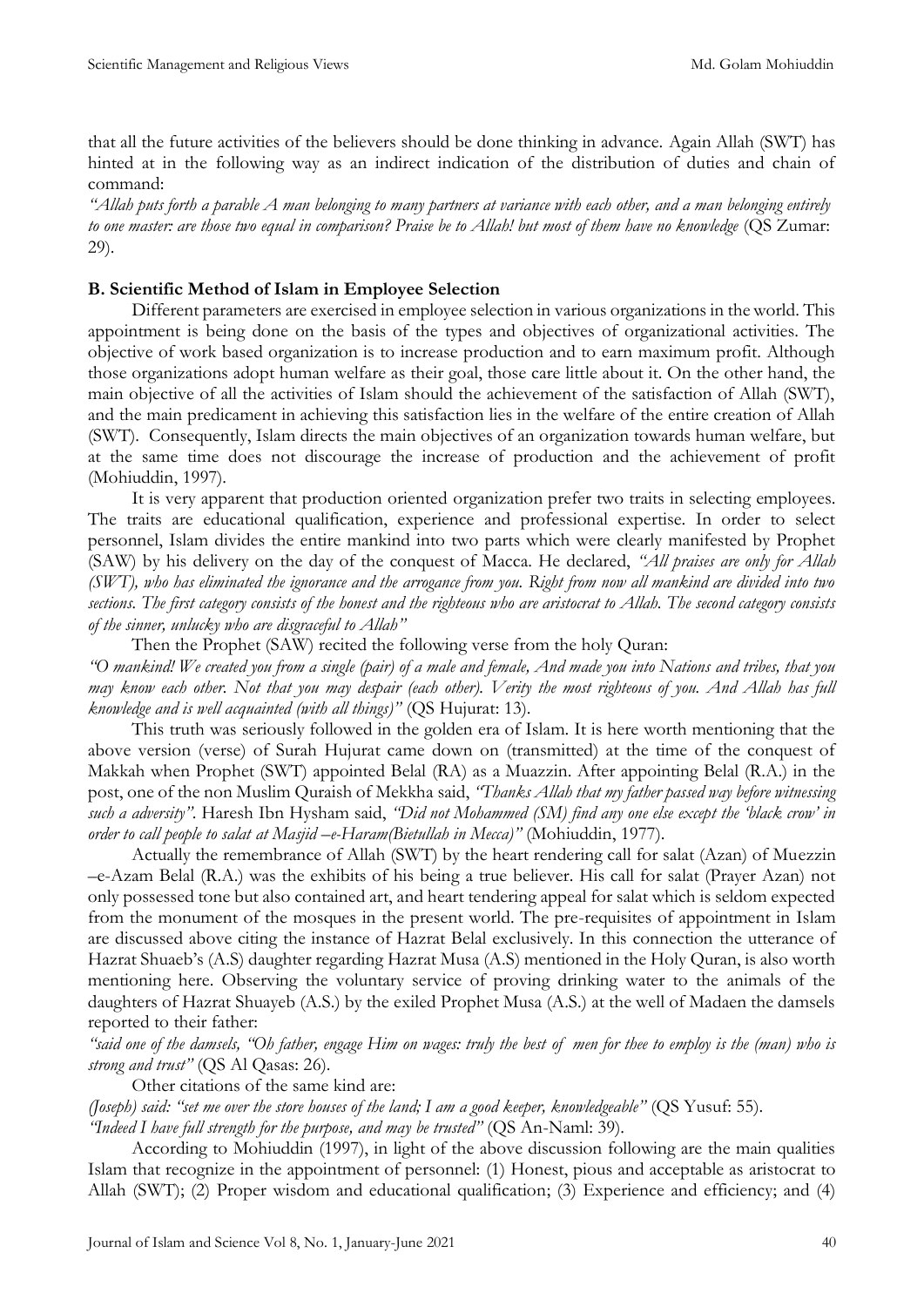Physical ability to work and trustworthiness. Personnel possessing the above mentioned four qualities can originate a prosperous organization and inshallah can help the management to materialize its objectives without facing any supervision- problem, corruption, disorder, nepotism.

# **C. Instances of Good Relationship**

All the mechanism pertaining to the achievement of an objective of an organization might be active but to make it dynamic and forceful the foremost requirement is the establishment of benevolent relationship among the relevant parties. Taylor has recorded this humanistic trait as the basis of scientific management Principle. But it is a matter of regret that the expounders of modern scientific management are trying to establish this relationship on economic basis where works, stop watch and machines are set up for determining working value. As a result in evaluation workers and machine receive same appreciation. But if the objectives of the organization are considered in a broader sense than this mechanical process it will give better result.

The potentiality of this benignant relationship would be determined by the conduct of the successive groups of the organization. The gracious organizational relationship established by Prophet Mohammad (SAW) has overthrown all so called successful and benignant organizational relationship prevailed in the history of mankind. Following are some relevant instances to this kind: Allah (SWT) has described in the Holy Quran the organizational structure that the Prophet (SAW) has built up with his followers in the following way:

*"Mohammad is the messenger of Allah and those who are with him are strong against unbelievers, (but) compassionate among each other. Thou wilt see them low and prost rate themselves (in prayer) seeking grace from Allah and (his) good pleasures. And their similitude in the gospel is like a seed which sends forth its blade, then make it strong; it then becomes thick and it stands on its own stem, (filling) The sowers with winder and delight"* (QS Al-Fath: 29).

Allah (SWT) has asked to expect his blessing and mercy through establishing a good relationship among each other in an organization.

*"The believers are but a single brotherhood, so make peace and reconciliation between your two brothers and fear Allah (SWT), that you may receive mercy"* (QS Al-Hujurat: 10).

This moral revolution prescribed by the Holy Quran is the basis of Scientific Management. The main target of this revolution is the development of relationship among the management and the workers. It is indispensable for workers to establish an amicable relationship with their colleagues by avoiding all kinds of enmity and jealously in performing their respective duty (Mohiuddin, 1997). The characteristics of the polytheistic organization engaged in war with the messenger of Allah (SWT) are depicted in the Holy Quran. Basically polytheist and deceptor (who were fraudulent to Islam) were always guided by their selfish wish and desire and their objectives can not be same. If there are differences in ideology and objective detachment is evident. Where there is a detachment in an organization, it can never develop. This truth is revealed in the Holy Quran in the following way:

*"Of a truth ye arouse greater fear in their hearts, Than Allah. This is because they are men devoid understanding. They will not fight you (ever) together, except in fortified townships, or firm behind walls. Strong is their fighting (sprit) amongst themselves. Thou wouldst think they were united, but their hearts are divided. That is because they are a people devoid of wisdom"* (QS Hasyr: 13-14).

Taylor in his Scientific Management has only discussed about the establishment of amiable relationship but the organizational affirmity remained in vague. Fundamentally benevolence relationship is the pre-requisite to organizational affirmation. Islam also emphasis to the spiritual firmness beside the organizational goal. But the spiritual firmness cannot depend only on the economic relationship. The above truth is expressed in the holy Quran in the following way:

*"Truly Allah loves those who fight in the cause in battle array, as if they were a solid cemented structure"* (QS As-Saff: 4)

*"And hold fast all together, by the rope and be not divided among yourselves. And remember with gratitude Allah's favor on you; For ye were enemies and he joined your hearts in love, so that by his grace, ye become brother; and ye were on the brink of the fire and he saved you from it. Thus doth Allah makes his signs clear to you that ye may be guided"* (QS Ali Imran: 103).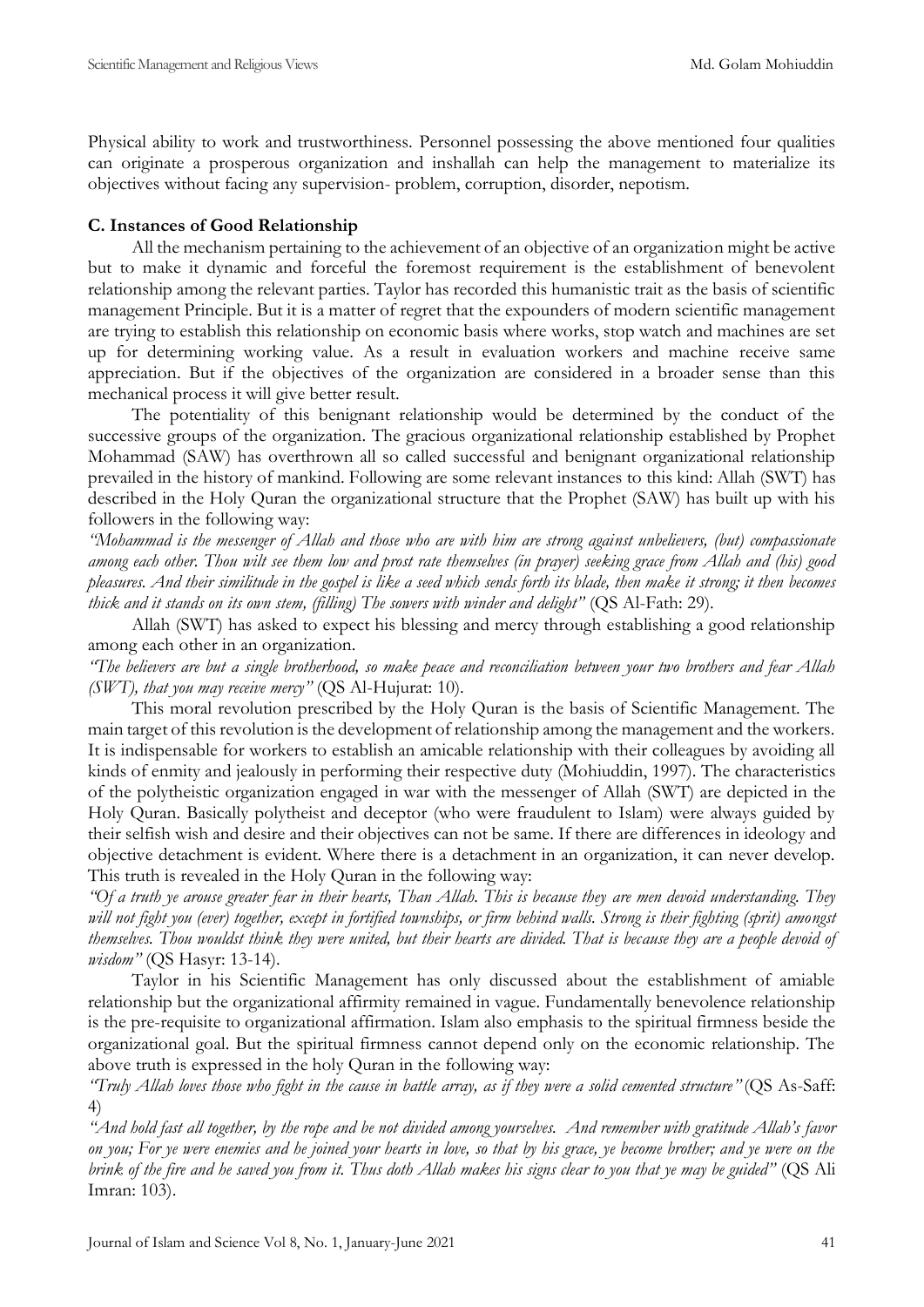Thus commence the triumphant journey of Islam through mutual welfare and fraternity. Consequently, the body (organization) which started with only four members and increased to one and a half Lac at the time of demise of the Prophet (SAW) and spreaded all over the world within only 80 years. This victory is not achieved by sword but by the generosity of heart (Mohiuddin, 1997).

# **D. Other aspects of Scientific Management**

The well known aspects proposed by F.W Taylor in his research regarding labor management has not only been declared but also been implemented in Islam about 1500 years ago. Some relevant instances have been cited below:

*"On no soul doth Allah place a burden greater than it can bear. It gets every good that is earns. And it suffers every ill that it earns"* (QS Al-Baqarah: 286).

Again,

*"Give full measure when ye measure and weigh with a balance that is straight. That is better and fairer in the determination"* (QS Al-Isra: 35).

## **E. Fixation of Standard in Work Performance**

If we contemplate a bit, we can easily grasp the gist of the above two verses of the holy Quran. To explain the major (vital) responsibility in the first section of the verses, first of all it becomes essential to explain the minor (light) responsibility. As a result, those who are engaged in the management must have to harmonize the responsibilities, major and the minor responsibilities. In the second verse, the scale of measurement symbolizing a stopwatch is used for time study. For the measurement of time Islam also fixes what the stand will be. In this connection Islam supports two standards:

1. Moderate standard

To maintain moderate standard here the required portion of work or element of work or required time for each work is fixed by scientific calculation. The standard of working time is determined by the average working capacity of the workers. Allah said in this regard in the holy Quran:

*"Thus have we made of you an Ummat justly balanced, that you might be witnesses over the nation"* (QS Al Baqarah: 143).

Here balanced means the moderate standard which has general acceptance to all people of all localities. Muslims lead their lives during 1500 years on generally accepted principles which were more scientific and moderate.

2. The least (minimum) standard

Taylor did not even think about this standard. But each formula must have different application to be established as a scientific formula by advancing one step in the field of management. Here, in Islam, the least capacity of production of workers is greatly emphasized rather than the highest and moderate capacity. This assumption had been derived from a speech of Hazrat Muhammad (SAW) was directed to the Imam (leader) of the salat (prayer).

*"He who will be an Imam has to take care of the weakest person among his followers and thus restore salah"* (Al Hadith) The meaning of this Hadith can be interpreted as that when a manager will determine a general standard of working people, then he will take the capacity of the weakest person under his consideration. Actually this kind of assumption can be declared by none but only Hazrat Mohammed (SAW), who was able to achieve the highest benefit in the managerial field with the group of minimum capacity and thus

(SAW) can ensure the effective step to establish time study measurement: *"None on the day of judgement will be permitted to move even a foot ahead, till he had accounted how he had spent his time on earth"* (Al Hadith)

he established a basis of scientific foundation in management. The following speech of Mohammad

This Hadith hints that everyone must have a definite plan as to how he will spend his time and it is obligatory to have a keen observation that his time is engaged in good deeds.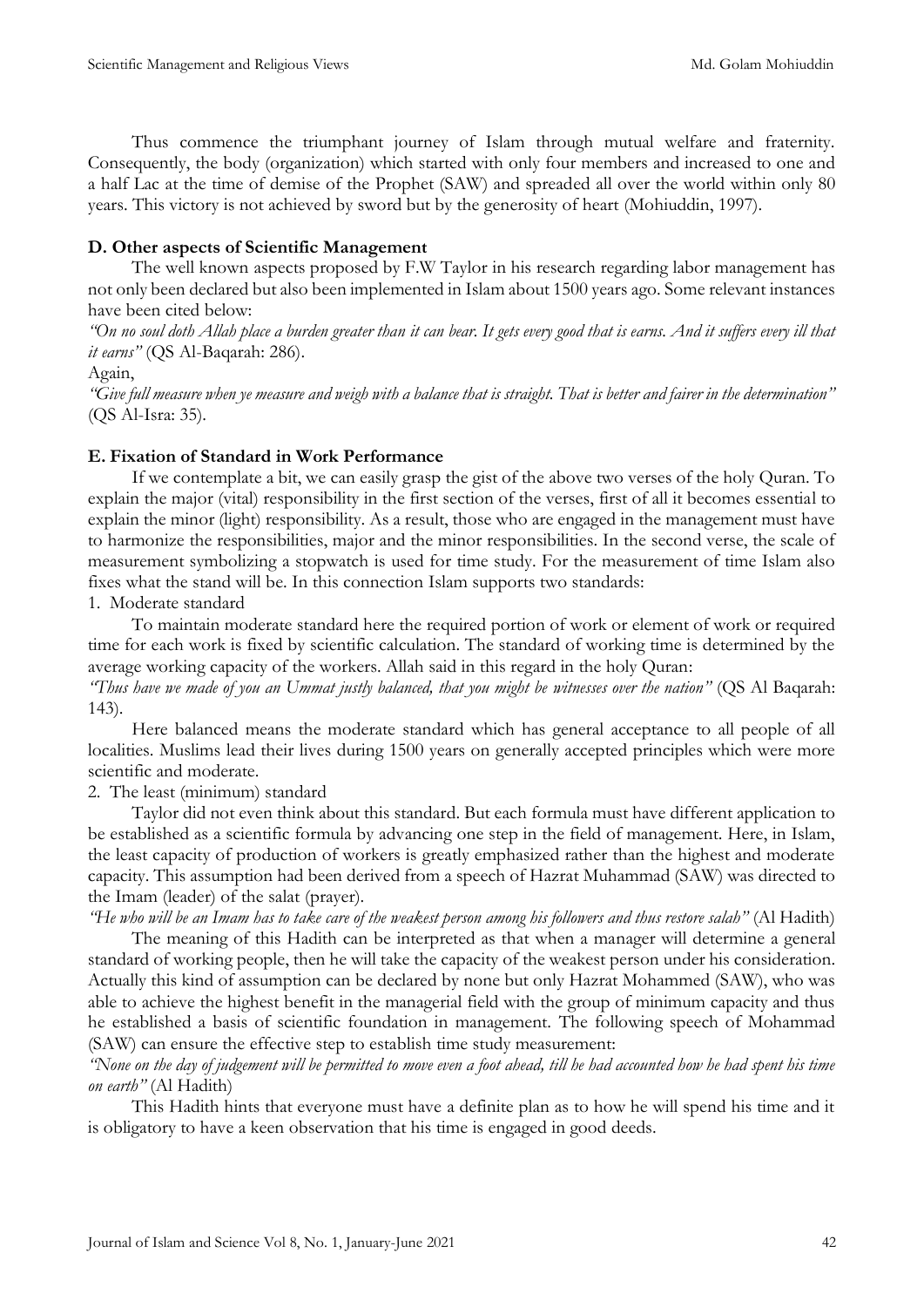# **F. The Modern Formula and Islamic Idealogy to Prevent Fatigue**

The modern civilization focuses on two things to prevent fatigue and wants to show that these two things are the root of all success. These two things are: (1) Wine and addiction; and (2) Song and music. In the holy Quran Allah (SWT) in this connection says:

*"They ask the concerning wine and gambling and say, In them there is great sin and some gain, for man, but the sin is greater than the gain"* (QS Al-Baqarah: 219).

Through this verses Allah (SWT) wants to make us understand that though wine and addiction contain certain benefits, but their affect is most dangerous. We can find the reality of the verses from Allah (SWT) when we see that new diseases, social turbulence, killing, suicide and other moral disaster affect the human being. Heart and brain are affected by the materialistic sound. Moreover the western doctors detect the harmful sides of the metallic music of modern song. According to Mohiuddin (1997), on the contrary Islam always direct the following steps to prevent fatigues: (1) To participate and to watch harmless plays; (2) To be nearest and heartiest of once wife, that may prevent the tiredness of mind; and (3) Holy song without metallic sound.

Beside these, Islam teaches an important formula to avoid fatigue. Allah says: *"Those who believe and whose hearts find satisfaction in the remembrance of Allah. For without doubt in the remembrance of Allah do hearts find satisfaction"* (QS Ar-Rad: 28).

This is a permanent treatment. As materialistic wants are increasing day by day, mental peace is gradually declining. At present western elite builds up their residences on the hilltops and near rivers, far way from the bustling urban life. Because by this one comes very close to nature which automatically reminds him of the creator. Prophet (SAW) said *"The earth is green to the eye and honey to the heart." The green and the honey rouses the feeling of the existence of the Almighty. For this reason, the Prophet (SAW) when felt tired in his mission would stand in the "Salat" (prayer)where he would feel a blessing"* (Mohiuddin, 1997).

## **G. Motivational Wage System**

In this point, the concept of Islam is very clear. The Holy Quran says:

*"It gets every good that it earns, and it suffers every ill that it earns"* (QS Al-Baqarah: 286).

*"And in no wise covet those things in which Allah hath bestowed his gift more freely on some of you than on others: To men is allotted what they earn, and to women what they earn: But ask Allah of his bounty. For Allah hath full knowledge of all things"* (QS An-Nisa: 32)

The wage system of Taylor seems to be an imitation of the proclamation declared in the Holy Quran. Here emphasis has been given on two types of wages in the factory, higher rate and lower rate. Taylor's opinion fully supports to above verse from the Holy Quran. There should be an ideal standard and time for carrying out every work. The workers who will complete their ideal work in ideal time will get higher rate and those who fail will get lower rate.

In the mentioned verses the wages of a worker has been recognized based on expertise. Otherwise it will never be possible to materialize a favorable and natural labor principles (Mohiuddin, 1997). Apart from this, Islam has become distinctive from socialism. In this connection Allah (SWT) said, *"I have distributed their livelihood component of earthly life for man and have given superior status to one another; so that, one work for other"* (Bayhaki).

In spite of these differences, it is bounded by some rules and injunctions so that the differences might be that as much as necessary for establishing an effective and disciplined financial system, not more than that. Moreover, in Islam the fundamental rules for least wages system should be determined by the bare necessity of a labor, that is, the wage of every labor should be of such kind that he may at least meet his wants with it. Now the question arises, how can a least wage are fixed? The answer of this question can be sought out from the activities of the companion of Prophet Mohammed (SAW) (Mohiuddin, 1997).

Hazrat Omar Faroque (RA) invited some sound and healthy people to eat and observing their ratio of eating he fixed their required wages. During his Khilaphat (rule), he would fix the wage of an employee considering his need and the standard of his dwelling place. At present, we can also fix our wages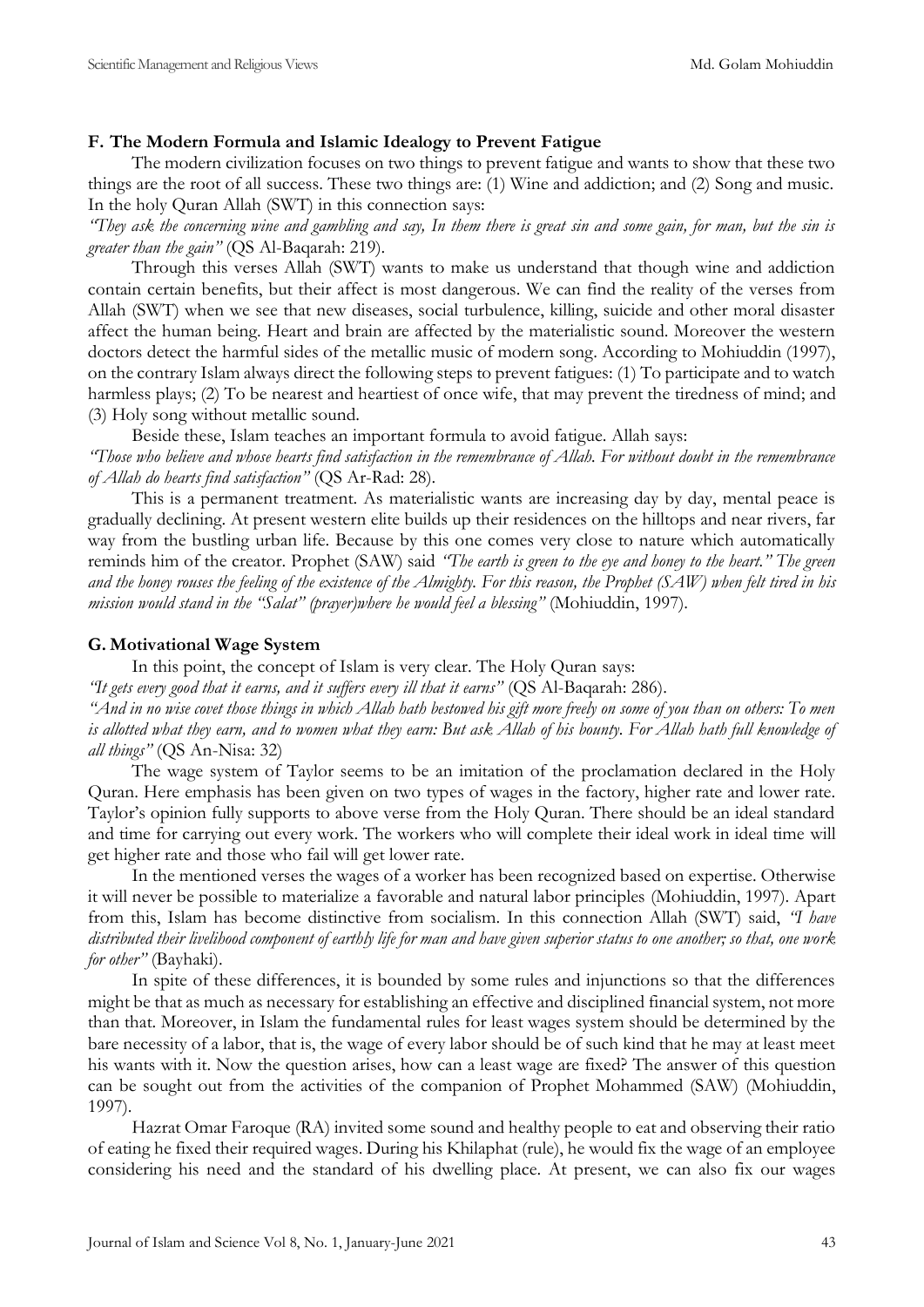considering our needs, prevailing conditions and our living standard. Because the wants are changeable according to place, time, person etc.

## **H.Duty Distribution According to Work**

A labor cannot discharge many tasks properly at a time. That's why in management, the scientific distribution of work is that where all the works in an organization are divided into certain categories. Each employee should be assigned the job he is expert in. Through this process, expertise will be developed among the workers and the organization will enjoy all the blessings of labor division. We find above mentioned work schedules in organizations after the industrial revolution. But surprisingly, the Holy Prophet Mohammed (SAW) has left behind the instances of such kind by establishing these processes in his organization. The organization established by the Holy Prophet claims to be the best in the history of the world for its distribution of duty according to work. Islamic state of Media, which is established by Mohammed (SAW), is a unique example in the history of state concept (Mohiuddin, 1997). In the history, those secretariats, work division and work distribution are memorable till date. Primarily the divisions/departments of that secretariat were as follows: private department of the president, stamp department, writing of revelation department, ambassador and representative department, letter and demonstrative writing and translation department, reception department, dawah department, defense department, finance department, Baitulmal department, Zakat department, education department, forest department, mosque department, etc (Islam, 1994).

Again the evaluation of expertise is the root method of distribution of responsibilities. For example, Belal (RA) was appointed "Muajjin" for his eloquent tone. Some "Sahabis" were weak but being meritorious they were constantly engaged for research work by the Holy prophet. They are "Ashaba Suffa". Another group was ceaselessly engaged in armed training. In the golden era of Islam such close coordination between a work and a worker was asserted as if they were sent to this world only for that particular purpose. When we hear the name of Hazrat Omar (RA) it immediately reminds us of the portrait of the justice and responsibility. In the same way the name of Khaled Bin Walid reminds us of the great warrior.

## **I. Central Planning**

Central planning is similar to global idea. Thus the unique central planning of Allah (SWT) controls the whole creations. Similarly, the central movement of our heart controls our body structure. The concept of the central planning is the imitation of this framework. There is a division to plan in advance for the entire activities of an organization. This is the central planning division. To achieve the objectives of the organization this division designs various plans, policies, and regulations and prescribes necessary guideline and also coordinates them. This kind of administrative techniques remind us of the era of "Khslafa-e-Rashidin" "Majlis-e-Shura" as pragmatic example where the Shahabi (companions of prophet (SAW) would take decisions by participate or consultative process (Mohiuddin, 1997). They would also apply such central planning in their organization for effective management. Again Allah (SWT) says:

*"When there comes to them some matter touching (public) safety or fear, they divulge it. If they had only refereed it to the messenger or to those charged with authority among them, the proper investigators would have known it from them (direct). Were it not for the grace and mercy of Allah unto you, All but a few of you would have followed satan"* (QS An-Nisa: 83).

Thus Allah (SWT) directly or indirectly ordered the Muslims to maintain the central planing.

### **J. Work environment:**

1. **Health Preservation:** Health is a purified trust property of Allah (SWT). Thus it is a sin to commit anything harmful to health. Islam has reminded for health preservation of labors. Islam says: 'Workers should be given proper place of working condition of environment which is generally suitable for health'. About this topic a famous Islamic economist Ibn Hajam (R.A) said: *"An employer should assign such job to his employee of which he is capable, he (employer) should not force the employee to do something injurious to his health"* (Mohiuddin, 1997). Prophet (SAW) would take care of his fellow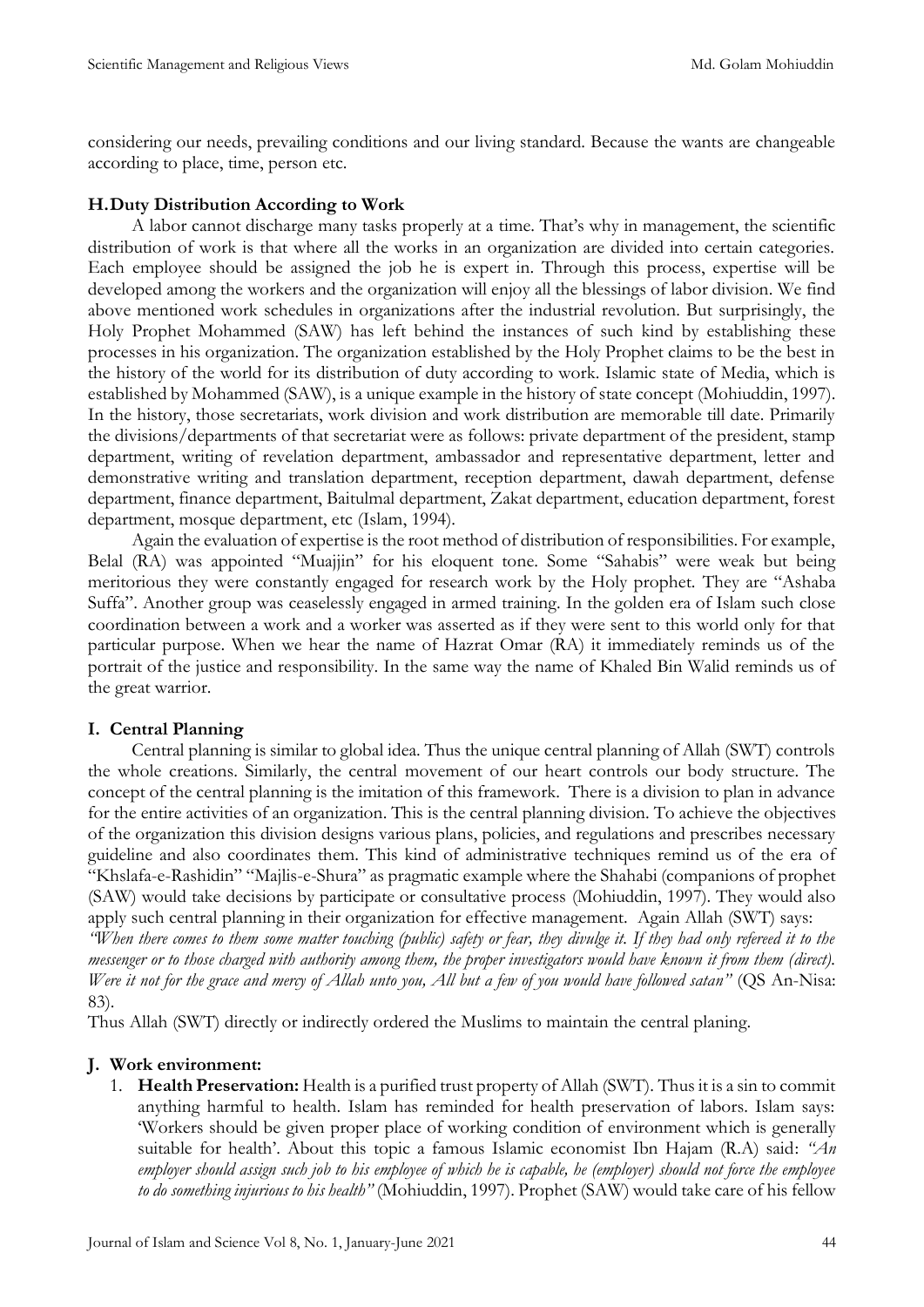workers. If anyone were found sick he would arrange for their treatment. Hazrat Omar (R.A) would dismiss the government officials for any kind of negligence and carelessness to ailing and suffering of the subordinates.

2. **Residence:** The problems and limitations of the labors in the past and the present are not similar in nature. In the past people failed to show sympathy to the human being working in any place. As a result, workers in the past did not have to go far away from home for their livelihood. They could earn their bread easily staying in the same jurisdiction of their own locality. But the situations have totally changed at present. As such, Islam urges the government to solve such problems taking in consideration the contemporary situation and condition. Hazrat Omar (R.A) said: *"The best and pious ruler is one under whom the general people can enjoy solvency and safety."* What should be the environment of an industry and a dwelling place can easily be perceived from the endeavor of Hazarat Omar (R.A) in Masjid-e-Nabobee for the artistic development of women during his regime. At that time housewives and jobless women jointly would spin thread at one side of Masjid-e-Nobobee. This bright example brings forth the need of a pure and holy environment for the employees (Mohiuddin, 1997).

### **K. Critical Review on Scientific Management Theory**

Lot of literature is available on scientific management theory. This paper argues that the values should be taken from Islamic theories of administration which refers to the present world as well as hereafter. The following part highlights some of the criticisms from the available literature and demonstrates the position of Islam. The Qur'an and *Sunnah* (the Prophetic tradition) consider sort of obligation with which a man to fill the gap between man and his nearer places. As mentioned by Prophet Muhammad, everybody plays the part of a leader and administrator amid his life compass. *Everybody is shepherd and everybody will be asked about his shepherd of* (Al Hadith Bukhary and Muslim). It makes him answerable about it in hereafter. The limitedness, flexibility and openness inclined with the two mentioned references of Islam provide.

On the basis of proper discussion the Muslim thinkers have been ready to find out the theoretical frameworks for management in Islam. Finding out new ideas without making any contradiction with *Shari'ah* was specifically true in the case of political and administrative systems for which the verses of the Qur'an narrations from the Prophet are limited, broad, that is holistic in nature, and flexible which can be interpreted according to situatedness. This fact leads the management and administrative scholars to conceptualize Islamic values and moral issues inculcated in sovereignty, basic rights, the security of life, principles of the state, government, management and administration, rights of the people of state, the administration of justice, national and international relation matters, and the principles of negotiation (*shurah*). As per the discussion of conventional perspectives, some negative impressions from both employers and employees regarding scientific management theory have been identified (Mohiuddin, 1997).

Main thing is the situation of jobless. Employees feel that management and administration reduce job scopes from them through replacement of workers. By increasing human output, fewer workers are needed to do work. In fact, they as workers are in anxiety and insecure in their posts and they always have the thought of less chance of surviving. For smooth functioning of the productivity as well as the creativity, the safety and security of the employee in terms of his job opportunity is important. The negotiation and consultative (Management by Shura) aspect of Islam contrasts with the theory in this respect. In management and administration fields, the leader has an accountability of consulting his followers whenever a decision is going to be made. This is to avoid all potential disparities among the former and later. Negotiation is one of the characteristics of an ideal leader, as God has suggested His messenger (QS Ali Imran: 159) to consult his followers in his affairs (Mohiuddin, 1997). Exploitation and deprivation is another wrong issue which lies in this particular theory.

Workers always feel that, they are being exploited as they are not given due share in increasing profits which is due to their productivity and other material and immaterial output. In scientific management system wages do not rise in proportion as rise in production. Wage payment creates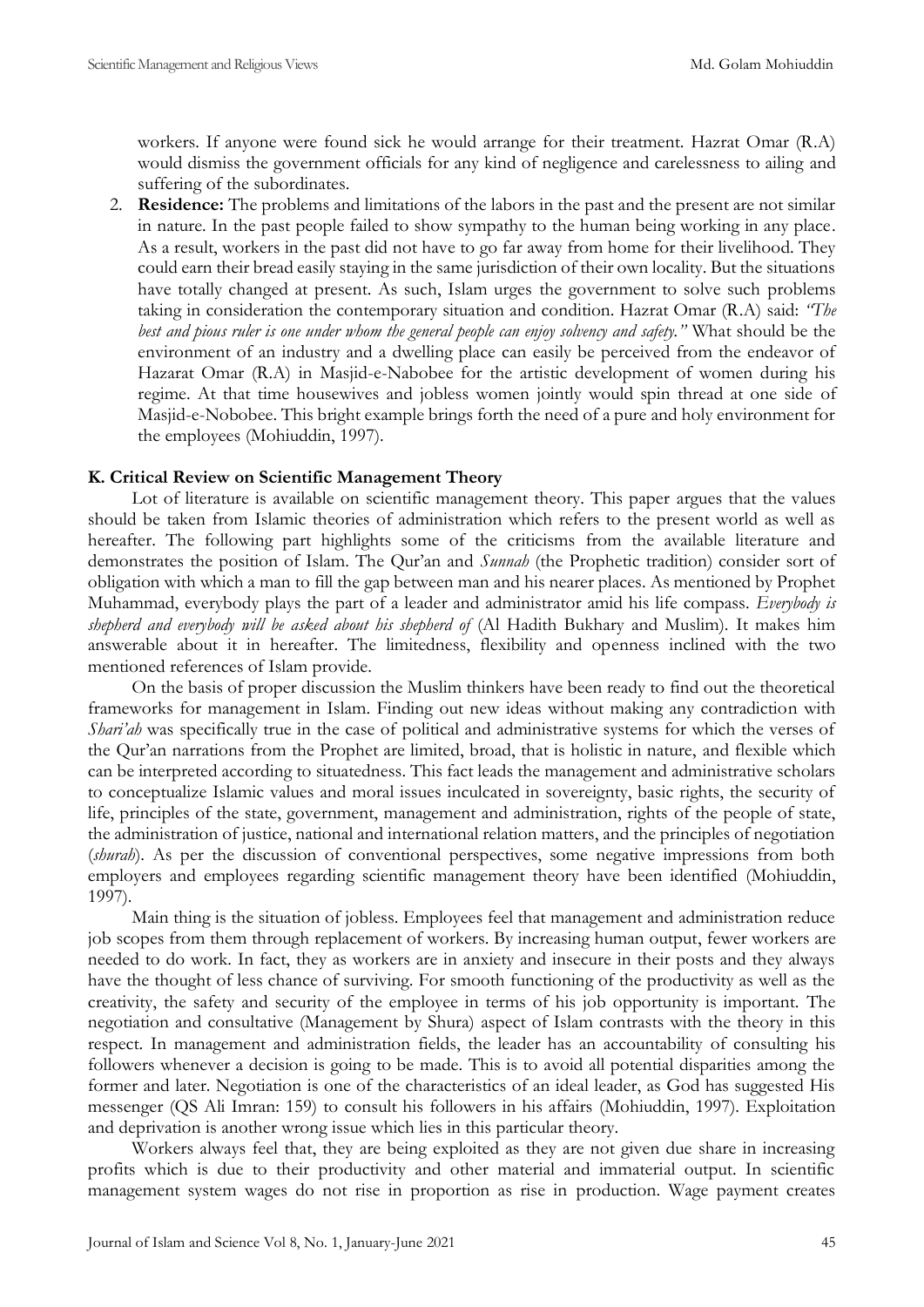uncertainty and insecurity in them. That is to say without a standard outcome, there is no any surety of increasing their wage rate. This is opposite to the Islamic concept of giving reasonable wage to the employee before his sweats wet out of his body. The rational and the best way of allowing reasonable wage, which is due to the right of the labour, are to be undertaken by the employer. Otherwise, the ethics and values with regards to the laborer would be discouraged. This is suported from the Prophetic tradition, as he has been reported saying that: "*Pay those who work for you their wages as soon as they have completed their work, even before their sweat dries*." In spite of these mentioned weaknesses, negligence of employee unions is also a problem in the scientific management theory, according to the perspectives of workers. It is viewed (QS Ali Imran: 103) that everything is fixed and predetermined by management. Therefore, it leaves no room for unions to bargain as everything is standardized such as standard output, standard working conditions, and standard time.

This creates a rift between efficient and inefficient workers as per their wage differences. As for the workers, they do not want the incapable unions so that they cannot achieve their proposed goals in developing their institutional culture and behavior. The fixed and fully structured nature of an organization will decrease the creativity among workers and both the capable and incapable workers will have to be maximized to the same root of behavior without having a proper agenda of behavioral progression in their institution. Consequently it leads to the worst outcome of the organization causing an unjustified among the laborers. In Islamic and rational perspective, this is referred to a situation of injustice whereby, equal treatment to employers in same range lacks. The concept of justice, plays a key role in assuring that the laborers are being treated with equal importance to everyone as an institutional member. The Qur'an has emphasized on practicing justice in every human action, including administrative matters; it is viewed as a regular social practice in Islamic way of life, where all human beings have the right to get justice from the authority irrespective of any demographic variations. This is manifested in the following verses of the Qur'an:

*"O ye who believe! Be ye staunch in justice, witnesses for Allah, even though it be against yourselves or (your) parents or (your) kindred, whether (the case be of) a rich man or a poor man, for Allah is nearer unto both (than ye are). So follow not passion lest ye lapse (from truth) and if ye lapse or fall away, then lo! Allah is ever informed of what ye do"* (QS An-Nisa: 135).

It is proved that in Scientific Management laborer would be exploited and neglected in different ways. This idea derives from the Prophetic tradition, as he has been reported saying that: *"Pay those who work for you their wages as soon as they have completed their work, even before their sweat dries."* In spite of these mentioned weaknesses, negligence of employee unions is also a problem in the scientific management theory, according to the perspectives of workers. It is observed (QS Ali Imran: 103) that everything is fixed and predetermined by management. Therefore, it leaves no room for unions to bargain as everything is standardized such as standard output, standard working conditions, and standard time. This creates a rift between efficient and inefficient workers as per to their wage differences. As for the workers, they do not want the incapable unions so that they cannot achieve their proposed goals in developing their institutional culture and behavior. The fixed and fully structured nature of an organization will decrease the creativity among workers and both the capable and incapable workers will have to be maximized to the same root of behavior without having a proper agenda of behavioral progression in their institution. This will gradually lead to the worst outcome of the organization causing an imbalance among the laborers.

In Islamic worldview, this is referred to a situation of injustice whereby, equal treatment to employers in same range lacks. The concept of *adl*, which means justice, plays a key role in assuring that the laborers are being treated with due importance to everyone as an organizational member. The Qur'an has emphasized on practicing justice in every human action, including management and administrative matters; it is viewed as a regular social practice in Islamic way of life, where all human beings have the right to get justice from the authority irrespective of any demographic variations. This is manifested in the following verses of the Qur'an:

*"O ye who believe! Be ye staunch in justice, witnesses for Allah, even though it be against yourselves or (your) parents or (your) kindred, whether (the case be of) a rich man or a poor man, for Allah is nearer unto both (than ye are). So follow*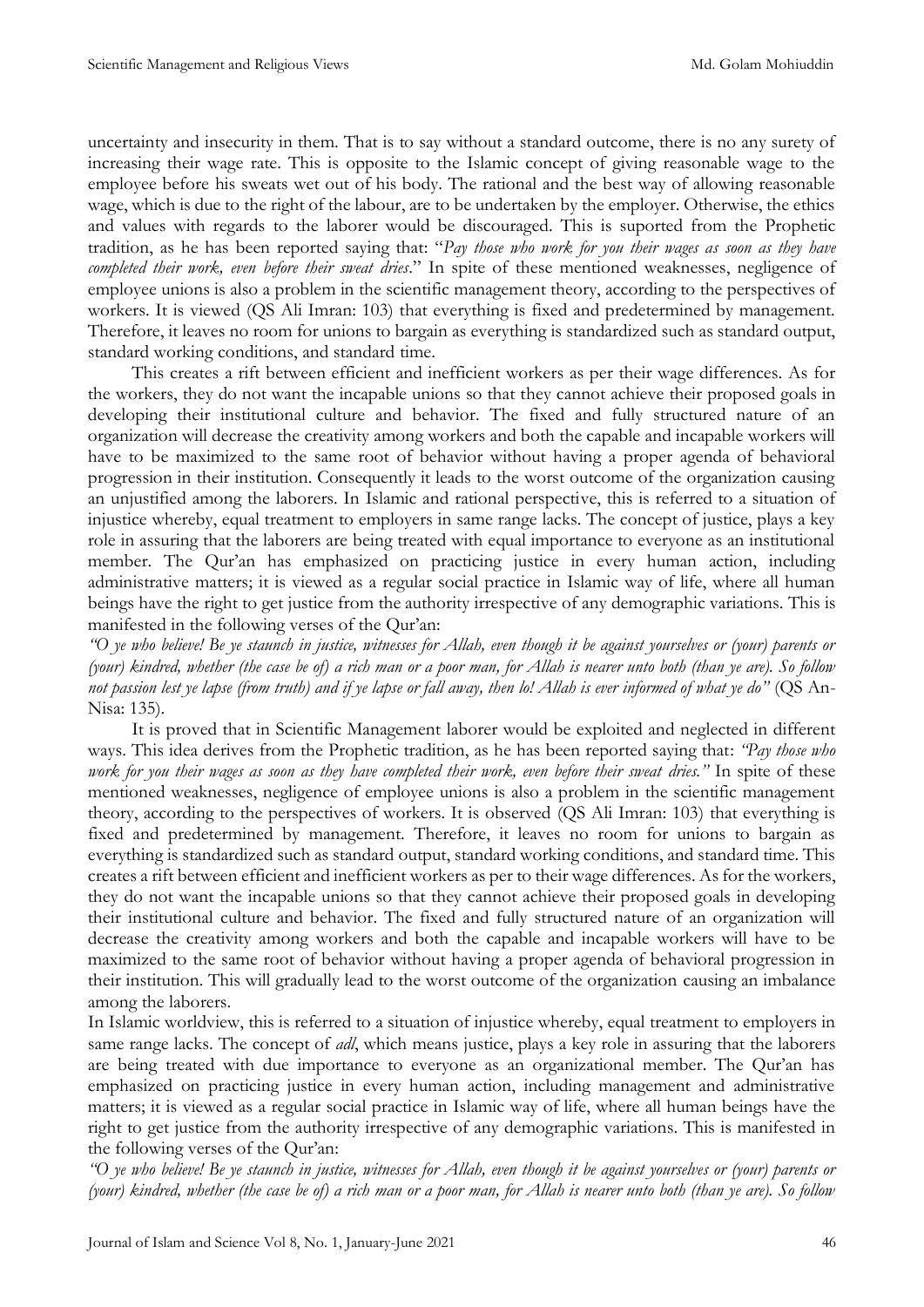*not passion lest ye lapse (from truth) and if ye lapse or fall away, then lo! Allah is ever informed of what ye do"* (QS An-Nisa: 135).

In addition to this, the Qur'an talks against exploiting human being, without giving any value or freedom of rights, as follows:

*"Verily We have honored the children of Adam. We carry them on the land and the sea, and have made provision of good things for them, and have preferred them above many of those whom We created with a marked preferment"* (QS Al-Isra:70).

These verses highlight the cardinal place of human on this planet as aminimal form of divine attributes. Therefore, Islam opposes the discouraging of human values, taking labor from others regardless of their emotional dimensions as human beings. Allah has given respect to mankind because of his intellect and maturity. Actually the scientific management theory demolishes the dignity of human kind, his freedom of expression, rights of a laborers, justice and fairness and right of choice, when it comes to the predetermination of management policies by authority. The theory of scientific management is time consuming because it always needs mental revision and in times it may require complete reorganizing of the institution. A lot of time is required for work, study, standardization of the firm and its specialization. While the workers proceed giving their potentiality to make the institutions productive, they have to suffer concentrating the overloaded entities within the organization. This makes difficulties even in their basic and personal matters. Time losing works lead to deterioration of the quality of the product as well as the institution. The quality is settled in every field by looking to the outcome of the firm. As for various disciplines of business and management, such as accounting cost control, compensation management, human resources management, organized laborer relations, operations process control management, operations service sector management, quality management, and technology management, the quality of the product and the organizations is a much concerned entity.

In Islamic world view, *itqan,* which is being perfect in quality and effectiveness (Mohiuddin, 1997) is in line with promoting quality in work. Moving towards excellence is normatively presented in the following Prophetic idea that Allah loves those who do things perfectly. This implies that once time frame influences negatively on quality of work, it should be solved accordingly. Although the Western theories of administration make the headways towards a better understanding and contribute to developing performance, these theories have their own shortcomings as some of them focus only on economic motives.

In other words, workers are not allowed to get their rights and human needs. Some others emphasize on organizational aspects ignoring the ethics and values to be inculcated in an institution. This will consequently lead to corruption in political, religious, ethical and personal connections, and exploitation and abuse of administrative positions. Al-Buraey has criticized these theories, including scientific management theory, highlighting three negative factors. Firstly, almost all Western theories ignore the morals and ethical values without placing the ultimate reality, the God, in the highest position of value-hierarchy. Although he admits that only certain theories are exceptional from this, these exceptional cases are not considering values and morals from a religious perspective, which give emphasis on the other worldly life. Rather, they are labeled as universal ethics which has no permanent existence in the case of human narrative. Looking from Islamic perspective, if the values are underpinned by religious norms, the believers, in this case the workers can ensure their moral aspects of living as responsible employees. Secondly, Western theories have studied the administration separating it from an individualistic perspective. That is to say, the environmental changes have not affected the existence and practice of any of these theories which lead to the negligence of changes occurred in individual behavior. Thirdly, he states, a holistic approach toward the Western theories of administration, including scientific management theory, have severely lacked throughout all the studies conducted. Western theories are based on micro studies. For instance, scientific management theory concentrated mainly on the economic factors and regarded them as the major motivation for the organizational community members. This view is in line with the view of Mohiuddin (1997) that, Western theories do not interfere with religion, whereby intrinsic motivational aspects have a significant role to play.